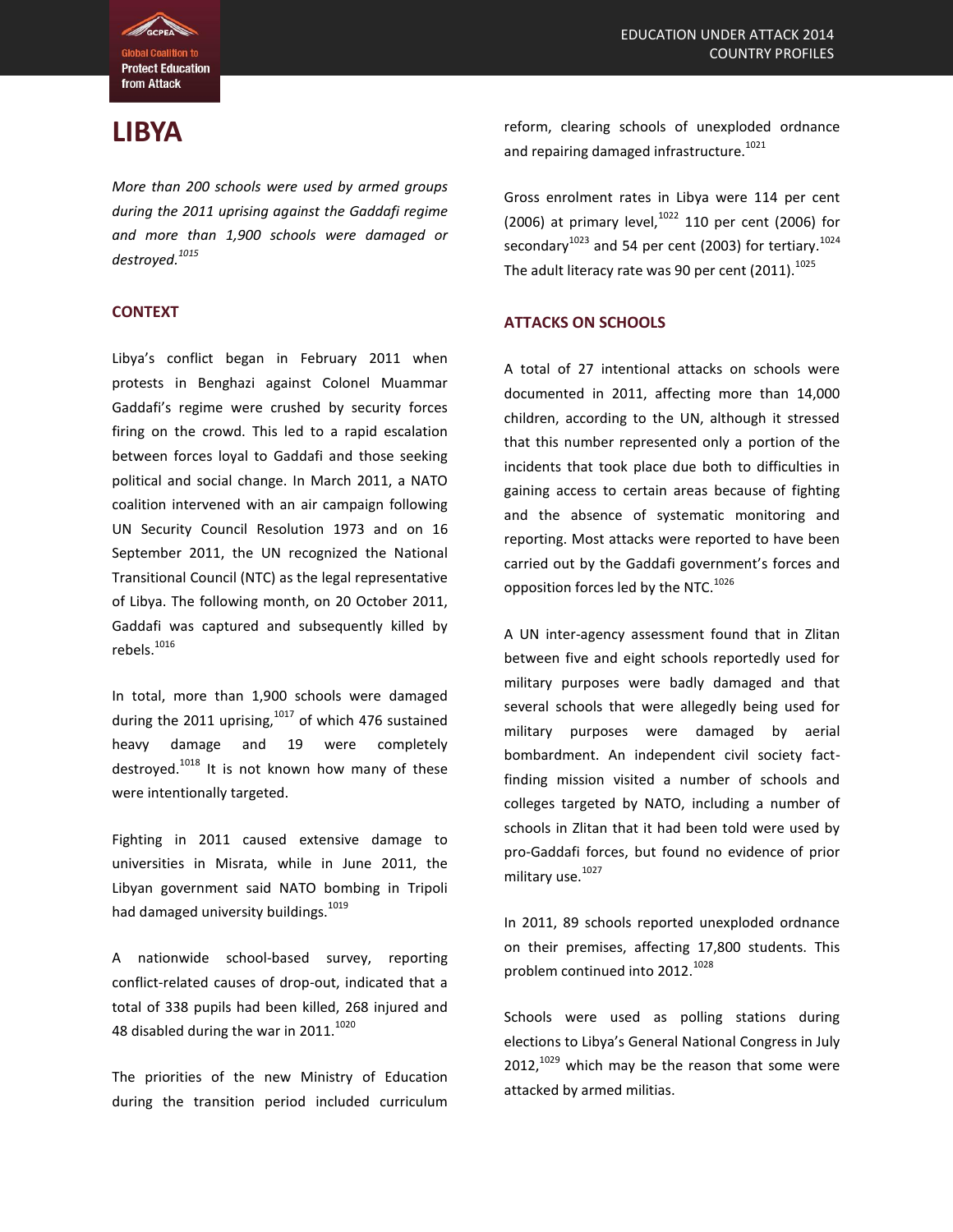**Protect Education** from Attack

The Ministry of Education reported attacks on at least five schools that were being used as polling stations during the elections in July 2012.<sup>1030</sup> For instance, on 6 July 2012, a polling station in a school compound in Benghazi was attacked by small arms fire and improvised explosives. $1031$ 

## **MILITARY USE OF SCHOOLS**

According to a UN respondent, 221 schools were used by armed groups during 2011, with a further 35 used by the government or local administration.<sup>1032</sup> The UN respondent said both pro-Gaddafi forces and forces aligned with the NTC used schools as military bases, thus making them a target for attack.<sup>1033</sup> At least one school in Misrata, Al-Wahda High School, was used to detain hundreds of prisoners and remained a detention facility as of  $2013$ .<sup>1034</sup> During the revolution, there was a pattern whereby rebels, when they liberated areas, used schools as detention centres to hold prisoners.<sup>1035</sup> Schools were closed at the time. Physicians for Human Rights (PHR) reported that Gaddafi forces had also used an elementary school in Tomina as a detention site where women and girls were raped.<sup>1036</sup>

#### **ATTACKS ON HIGHER EDUCATION**

In October 2011, forces of Libya's interim government seized control of two strategic areas in the city of Sirte, at the university and at a huge construction site that was meant to be its new campus. 1037

#### **ATTACKS ON EDUCATION IN 2013**

There were isolated reports of explosive devices being placed inside or near schools<sup>1038</sup> and fears that girls were being abducted by armed men. On 28 September 2013, it was reported that four girls had been abducted from outside schools in Tripoli, with at least one incident involving armed men. Government officials strongly denied a claim that up to 47 girls had been taken in less than a week.<sup>1039</sup> Nonetheless, teachers staged a sit-in to demand increased security outside schools.<sup>1040</sup>